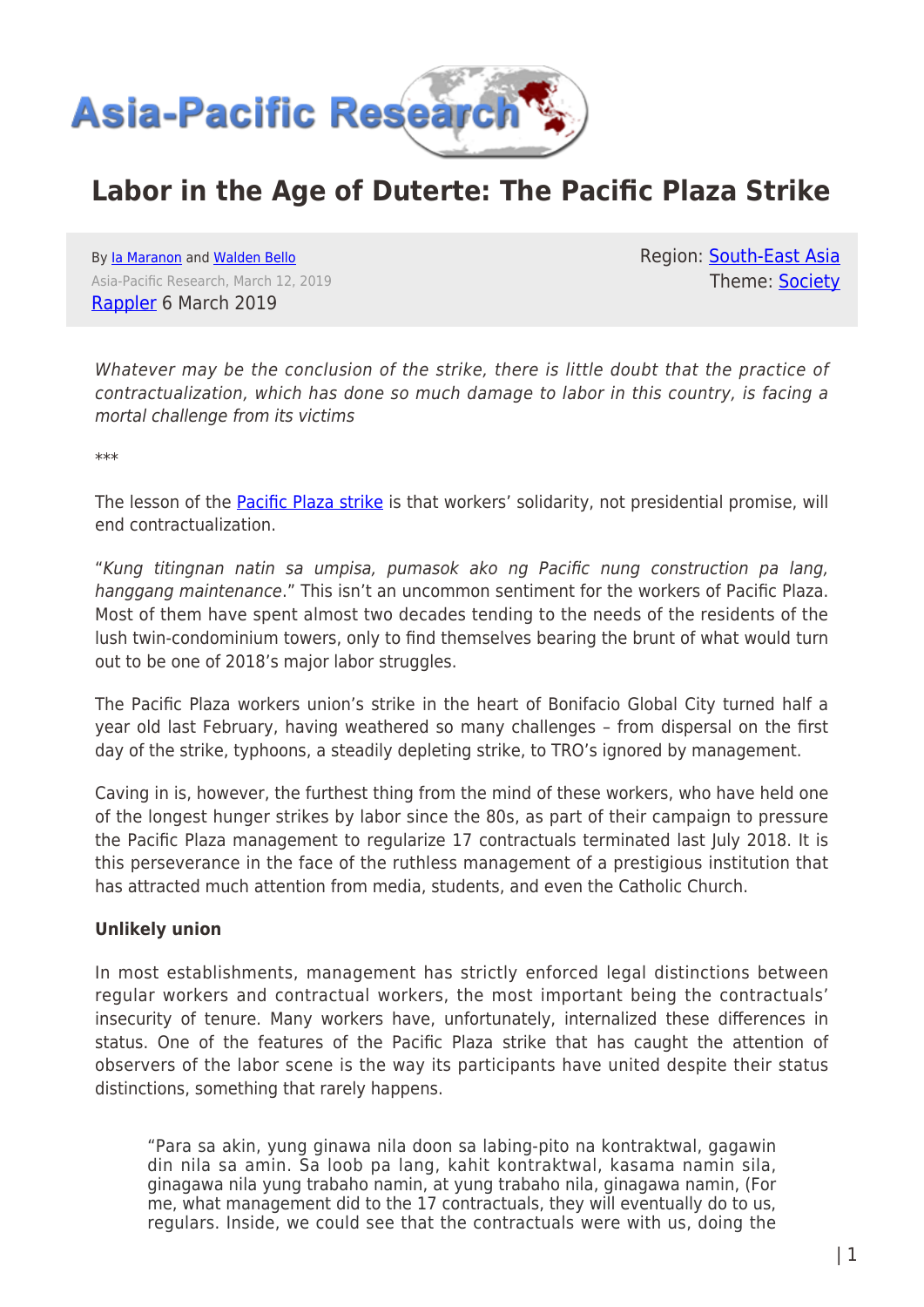same kind of work)" said **Edgar Virtudazo**, a regular employee and an officer of the Pacific Plaza union, Pacific Plaza United Action of Labor – SUPER (Punyal-SUPER, for short), when asked about why they formed the union with the contractuals.

The distinctions don't matter, Edgar emphasized, and said that the union had organized themselves in this way because it made sense for them to do so. To leave out the contractuals would have been to dilute the struggle and recreate the same kind of distinctions management has imposed on them.

This wasn't the first time the workers had tried to organize into a union. The first union in Pacific Plaza, composed of only the regular workers, was formed in 2015. However, during their first CBA (collective bargaining agreement) negotiations, management promised higher pay and better working conditions on the condition that the workers voluntarily dissolve the union. Under such pressure, the workers caved in, but it only took a short while for them to realize that they had been duped. Within that time period, management enforced more stringent rules, but no longer having a union, the workers were powerless to do anything about it.

It took almost 3 years for the workers to muster the courage to organize again, only this time including the contractuals. With the formation of their union with the contractuals, management made its move: on July 6, 2018, a total of 17 contractuals, half of the 34 members of the union, were terminated, with "end of service," colloquially known as endo, as the officially stated reason. This was in clear violation of the rights of the contractuals whose contracts ran to December that year.

A month later, the union went on strike on the basis of union busting, when negotiations carried out at the level of the National Conciliatory and Mediation Board (NCMB) hit a deadend.

On first day of the strike, the union was dispersed and the workers were detained by the police. The stated reason? That workers could not carry out a strike on private property–a senseless rationale since strike actions by workers are guaranteed by the constitution.

After that fateful day, the union decided to come back to Pacific Plaza armed with a letter from Department of Labor and Employment (DOLE) Secretary Silvestre Bello III stating that the police and the Bonifacio Global City marshals could not intervene in the strike action since it was covered by DOLE guidelines drawn up with the Philippine National Police (PNP) and the Department of the Interior and Local Government (DILG). The strikers felt confident management would come to terms.

## **6 months at the picket line**

Six months passed. Six months at the picket is a feat, but also a struggle in and of itself. Perseverance has been accompanied by hardship, so that today, spirits are undoubtedly low.The picture of victory which seemed on the verge of attainment has begun to blur.

"Gusto na namin matapos ito, kasi…masakit na," Ka Edgar said, managing to smile as he did so.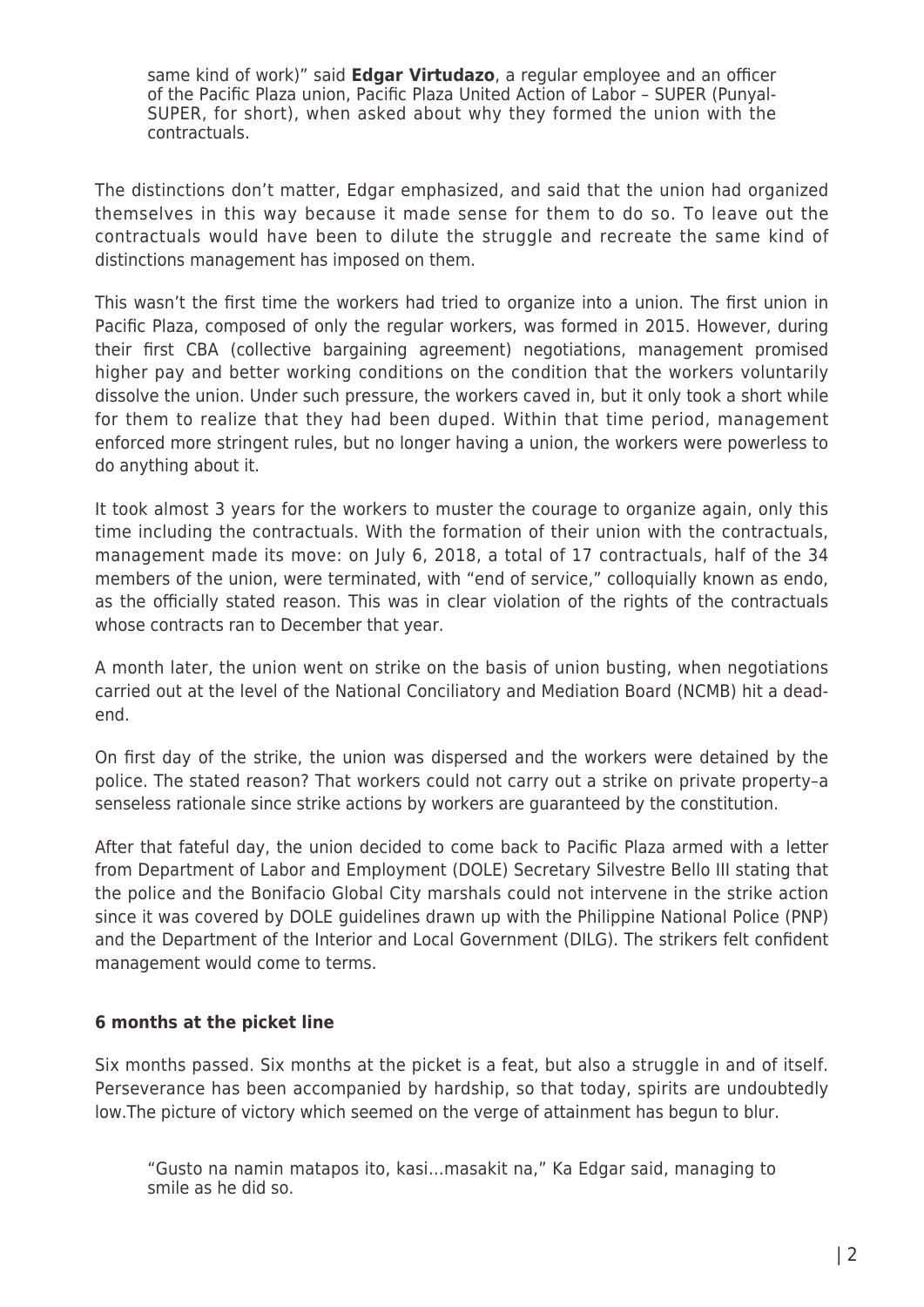It's very rare to find the words to describe a strike, but Ka Edgar phrased it well for the workers of Pacific Plaza. The battle is truly far from over for the Pacific Plaza workers, but it is costly in terms of human suffering. People have had to tighten their belts. Families' incomes have been sharply reduced. But even more serious than material privations was the demoralization that was lurking at the margins of the strike, ready to strike and spread if given the chance.

Ka Edgar's admission that things were hurting was followed, however, by a realization that the struggle was still worth pursuing. We asked him that if he had known that the strike would be this long-drawn out process, would he still have gone out on strike? After a pause, he said that if by some miracle he had foreseen how things would turn out, he would still have chosen to go out.

#### **Management colludes with manpower agencies**

Ka Edgar isn't wrong when he says that strikes, much like the one at Pacific Plaza, are bound to happen.

The Pacific Plaza workers are a particularly interesting case for labor in the country. Their strike makes a pointed critique of the current DOLE Department Order 174 and the subsequent Executive Order 51 of the President, both of which were proclaimed as the solution to the contractualization issue.

Contractualization was a one of the main issues in the 2016 election campaign, with candidate Rodrigo Duterte promising to abolish it. Along with other promises, Duterte's vow to end contractualization led to a whopping 16 million votes. Nearly 3 years into this administration, however, the promise remains unfulfilled.

Currently the law does not prohibit bilateral contractual arrangements (better known as direct hire). This arrangement includes the probationary 6-month period and covers seasonal and project-based workers. Controversy, however, attaches to the trilateral arrangements that involve a principal or establishment that is serviced, a manpower agency, and a contractual worker.

Under the current department and executive orders, the only kind of trilateral arrangement that is banned is "labor-only contracting." A manpower agency is considered a labor-only contractor if it does not have capital investment in the form of equipment, tools, uniforms, and other items necessary for the performance of work; it does not have direct power or control over its workers; and the jobs contracted out to its workers are not directly related to the main business of the principal, that is non-core functions.

Compliance with these criteria would mean that manpower agencies providing janitorial, security, and other non-core functions would be the only ones that would be classified as legitimate subcontractors.

The fact is that most workers in trilateral arrangements are either performing core functions, are under the direct control of the principal, or use equipment belonging to the principal. This is the issue at the heart of the Pacific Plaza strike: there is no difference in the work done by the Plaza's regular workers and the contractual workers that are nominally under the control of a manpower agency.

More broadly, manpower agencies providing contractual labor have become a convenient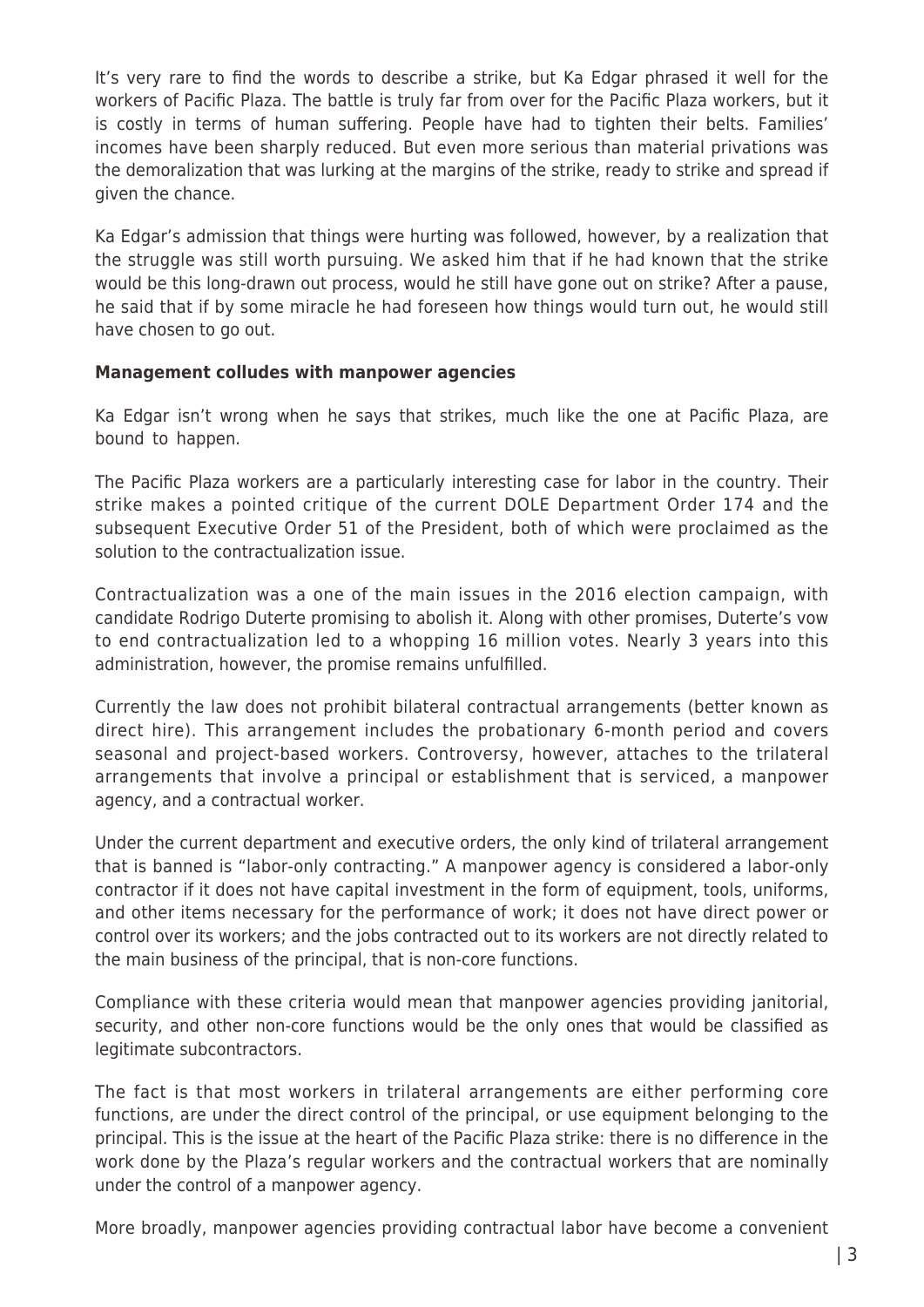vehicle for management to avoid regularizing workers that perform core functions and are under its direct control.

#### **What lies ahead?**

Definitely all hope is not lost for the workers, although at times many feel as if there is no hope left. "Bago ako lumabas naisip ko na obligasyon ko na ito. Papanindigan natin ito," were Ka Edgar's words of advice to workers who might be hesitating to fight for their rights.

Ka Edgar's wife, Mildred Virtudazo, a housewife for most of her time before the strike, has become a de facto union member in the process. She has been to general meetings, has been part of every milestone and landmark of the strike, and even goes to shifts in the picket. When asked why she does this, when little to none is asked of her, she says, "Naisip ko na ang laban niya ay laban ko na rin."

If there's anything to describe the incredible sense of solidarity of the Pacific Plaza workers, it would be Mildred's sentiment. It is a deep understanding that struggles are shared and carried by those who see, understand, and care.

Ultimately, what keeps Edgar and Mildred going is the fervent belief that "winning" the labor dispute is possible. Certainly wins are possible, and the Pacific Plaza strike has created the blueprints for workers everywhere – that it is indeed possible for regulars and contractuals to be organized together, without thinking that they are detrimental to each other's interests. That in itself is the Pacific Plaza workers' biggest achievement so far. But, of course, there is no substitute for victory in the strike.

Politically, what is there to do? With the broken promises of the Duterte administration, the Pacific Plaza workers teaches us that when we look to the most affected by these policies, there is much to learn about how we can make the country better for all of us, most especially for the workers.

We are at a point in contemporary history where labor is resurgent. The struggle against contractualization has reignited the labor movement. In the last 3 years alone, more than 24 strikes have taken place, compared to the 15 strikes that occurred during the six years of the Aquino administration.

Whatever may be the conclusion of the Pacific Plaza strike, there is little doubt that the practice of contractualization, which has done so much damage to labor in this country, is facing a mortal challenge from its victims.

\*

Note to readers: please click the share buttons below. Forward this article to your email lists. Crosspost on your blog site, internet forums. etc.

*Ia Maranon* is a labor activist and researcher.

*Walden Bello* is a former member of the House of Representatives.

Featured image is from Rappler